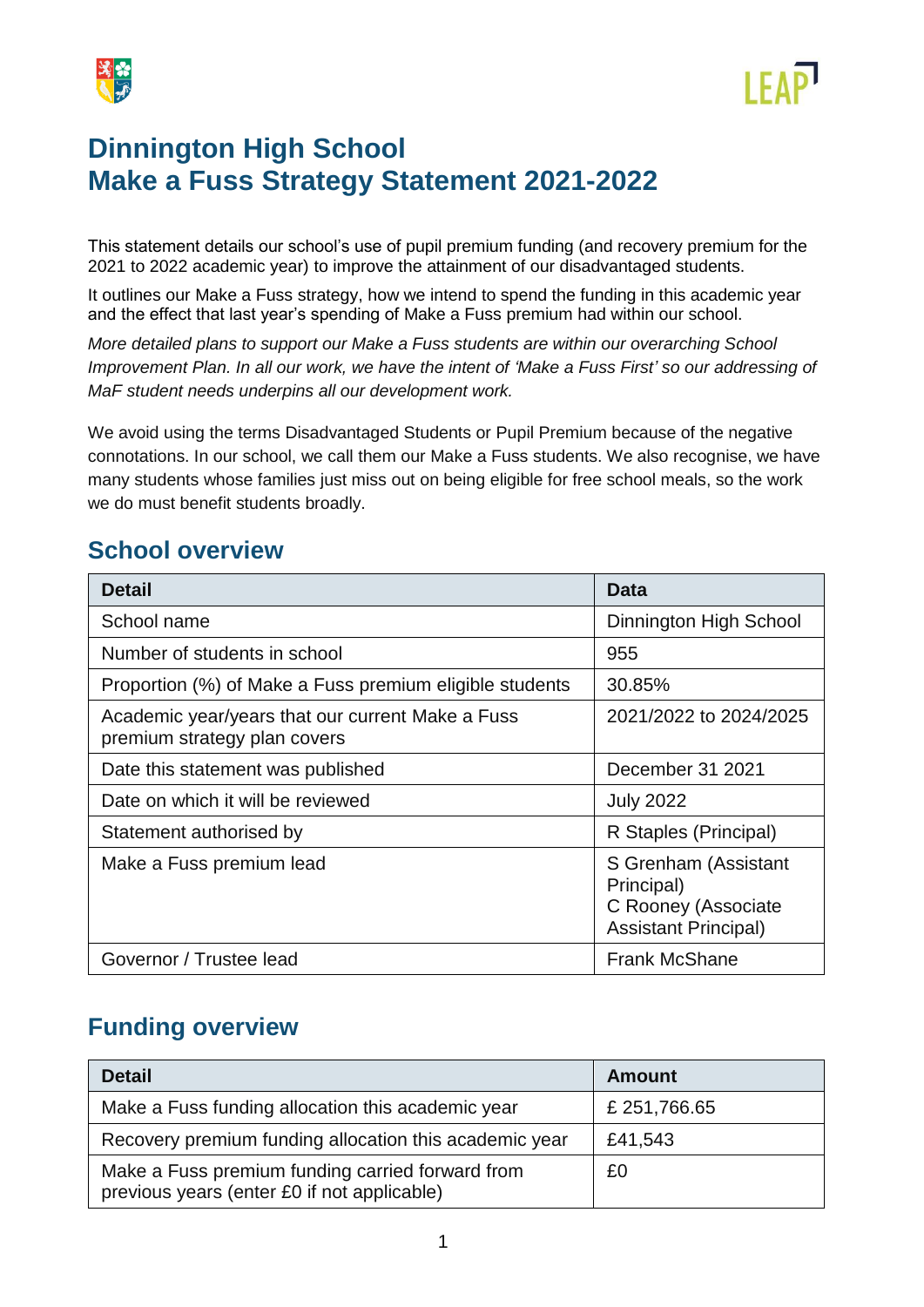



# **Part A: Make a Fuss strategy plan Statement of intent for 2021-2024**

Our intention is that all students, irrespective of their background or the challenges they face, make good progress, achieve high attainment across the curriculum, have high aspiration and be able to progress onto their chosen next steps.

The focus of our strategy is to support our Make a Fuss students to achieve these goals. We strive to understand the challenges that our students face. Our strategy is based on knowing the barriers to success our students encounter. The activity we have outlined in this statement is also intended to support their needs, regardless of whether they are technically disadvantaged or not. This strategy is based largely on the EEF research tool kit, prioritising the most impactful strands.

High-quality learning is at the heart of our approach, with a focus on areas in which Make a Fuss students require the most support particularly in supporting literacy, tier 3 language, impactful feedback and a broad knowledge-rich curriculum. This is proven to have the greatest impact on closing the disadvantage attainment gap and at the same time will benefit the other students in our school. Implicit in the intended outcomes detailed below, is the intention that other students' attainment will be sustained and improved alongside progress for their Make a Fuss peers. We will ensure the Make a Fuss students are considered and supported first.

Our approach is responsive to common challenges and individual needs. Data and other information sources are used to identify areas and cohorts that need support and whose successes are to be celebrated. The approaches we have adopted complement each other to help students excel. To ensure they are effective we will:

- Ensure we have the highest expectations in terms of attainment, attitudes and behaviours, and destinations for our Make a Fuss students.
- Act early to intervene at the point need is identified
- Aadopt a whole school approach in which all staff take responsibility for Make a Fuss students' and who are considered first.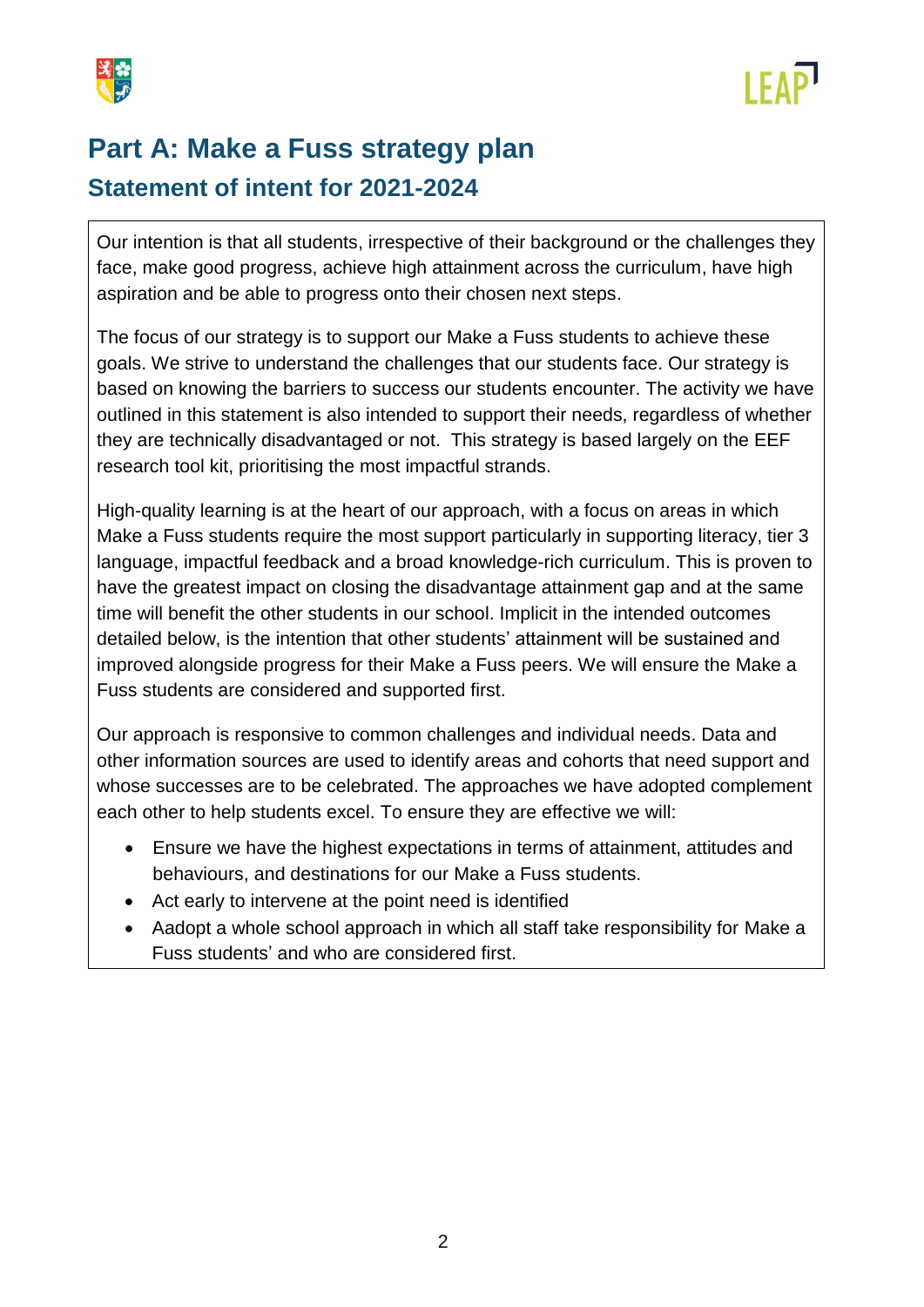



## **Challenges**

This details the key challenges to achievement that we have identified among our Make a Fuss students.

| <b>Challenge</b><br>number | <b>Detail of challenge</b>                                                                                                                                                                                                                                                                                                                                                        |
|----------------------------|-----------------------------------------------------------------------------------------------------------------------------------------------------------------------------------------------------------------------------------------------------------------------------------------------------------------------------------------------------------------------------------|
|                            | Narrowing the attainment gap at GCSE. Moving forward from here to<br>2024/2025 we will increase the P8 contribution from Make a Fuss students. This<br>will include increased average attainment 8 grades, and improved percentage of<br>Make a Fuss students attaining 4+, 5+, and 7+ in English and Mathematics.                                                                |
| 2                          | Narrowing the attendance gap. Our Make a Fuss students have had a<br>consistent percentage attendance (84%) through the 2020/2021 and into<br>2021/2022 academic years. Our goal is to improve this attendance in our Make<br>a Fuss students and reduce the gap between Make a Fuss and other students,<br>subject to the on-going challenges presented by Covid.                |
| 3                          | Students arriving at Dinnington High School have reading ages and lower<br>literacy than national averages. Through the effective implementation of the<br>school's literacy strategy the impact will be improved: average reading age data<br>from Y7 into Y8, improved reading ages in tests undertaken in Y7 to Y11 and<br>improved reading grades in data collections in KS4. |
| 4                          | Make a Fuss students at DHS contribute significantly more to the C3,<br>suspensions and exclusion data. We aim to reduce this gap between other and<br>Make a Fuss students.                                                                                                                                                                                                      |
| 5                          | To continue the trend of reduced overall NEETs and reduction in the Make a<br>Fuss contribution to this value. To raise aspirations and expectations of our<br>Make a Fuss students. To continue the upward trend of Make a Fuss students<br>continuing into sixth form and University, for our HA Make a Fuss students.                                                          |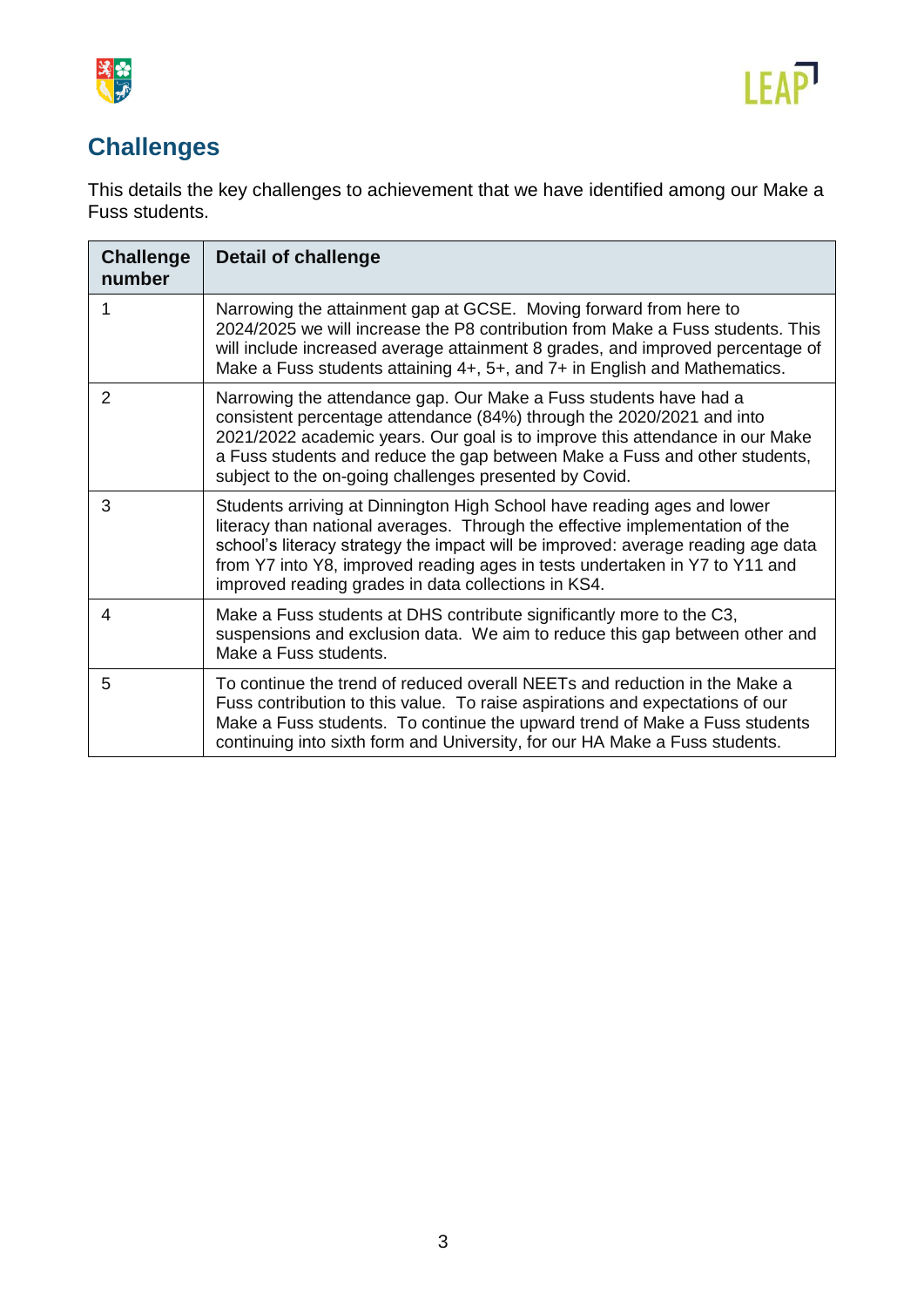



## **Intended outcomes**

This explains the outcomes we are aiming for **by the end of our current strategy plan**, and how we will measure whether they have been achieved.

| <b>Intended outcome</b>                                                                                                                                                       | <b>Success criteria</b>                                                                                                                                                                                                                                                                                                                                                                                                                                                                                |
|-------------------------------------------------------------------------------------------------------------------------------------------------------------------------------|--------------------------------------------------------------------------------------------------------------------------------------------------------------------------------------------------------------------------------------------------------------------------------------------------------------------------------------------------------------------------------------------------------------------------------------------------------------------------------------------------------|
| Improved attainment in Make a Fuss<br>students at KS4. A reduction in the gap<br>between Make a Fuss and other students<br>at KS4.                                            | Lesson visits and book looks will show in<br>the vast majority of lessons Make a Fuss<br>students experience the impact of EEF<br>feedback and support strategies.<br>Data meetings will focus on Make a Fuss<br>students first across all subjects with<br>support and interventions demonstrating<br>impact.<br>Improvements to our Assessment Policy &<br>Protocol to have more impact on student<br>progress.<br>Resulting in higher P8, mean attainment<br>grades, percentage standard and strong |
|                                                                                                                                                                               | passes increasing in Make a Fuss students.                                                                                                                                                                                                                                                                                                                                                                                                                                                             |
| Improved attainment in facilitating EBacc<br>subjects ensuring a breadth of curriculum,<br>taking account of gaps from primary school<br>and impeded parental support         | Continued work on the redesign of the KS3<br>curriculum to increase time for all optional<br><b>EBacc and Foundation National Curriculum</b><br>subjects to ensure sufficient time for<br>students to access a broad and aspirational<br>curriculum with time to secure knowledge<br>and understanding and make informed<br>choices for KS4 options.                                                                                                                                                   |
| Improved cultural capital and enrichment to<br>enhance student experience including<br>breadth of knowledge and experience to<br>improve access to Russell Group universities | Every opportunity taken to enhance cultural<br>capital opportunities within the curriculum,<br>particularly history, geography and art.<br>Increased extracurricular opportunities,<br>including appropriate trips and external<br>experiences with significant subsidy for<br>Make a Fuss students.                                                                                                                                                                                                   |
| Improved reading comprehension among<br>Make a Fuss students across KS3.                                                                                                      | Through the effective implementation of the<br>school's reading strategy the impact will be<br>improved reading age data from Y7 into Y8,<br>improved reading ages in tests undertaken<br>in Y7 to Y11 and improved reading grades<br>in data collections in KS4. Teachers and<br>leaders should also have recognised this<br>improvement through engagement in<br>lessons and book scrutiny.                                                                                                          |
| Wide range of personal development<br>opportunities to broaden experience, to<br>experience success and participation,                                                        | Range of extracurricular clubs, trips, visits,<br>fundraising, and leadership opportunities<br>available.                                                                                                                                                                                                                                                                                                                                                                                              |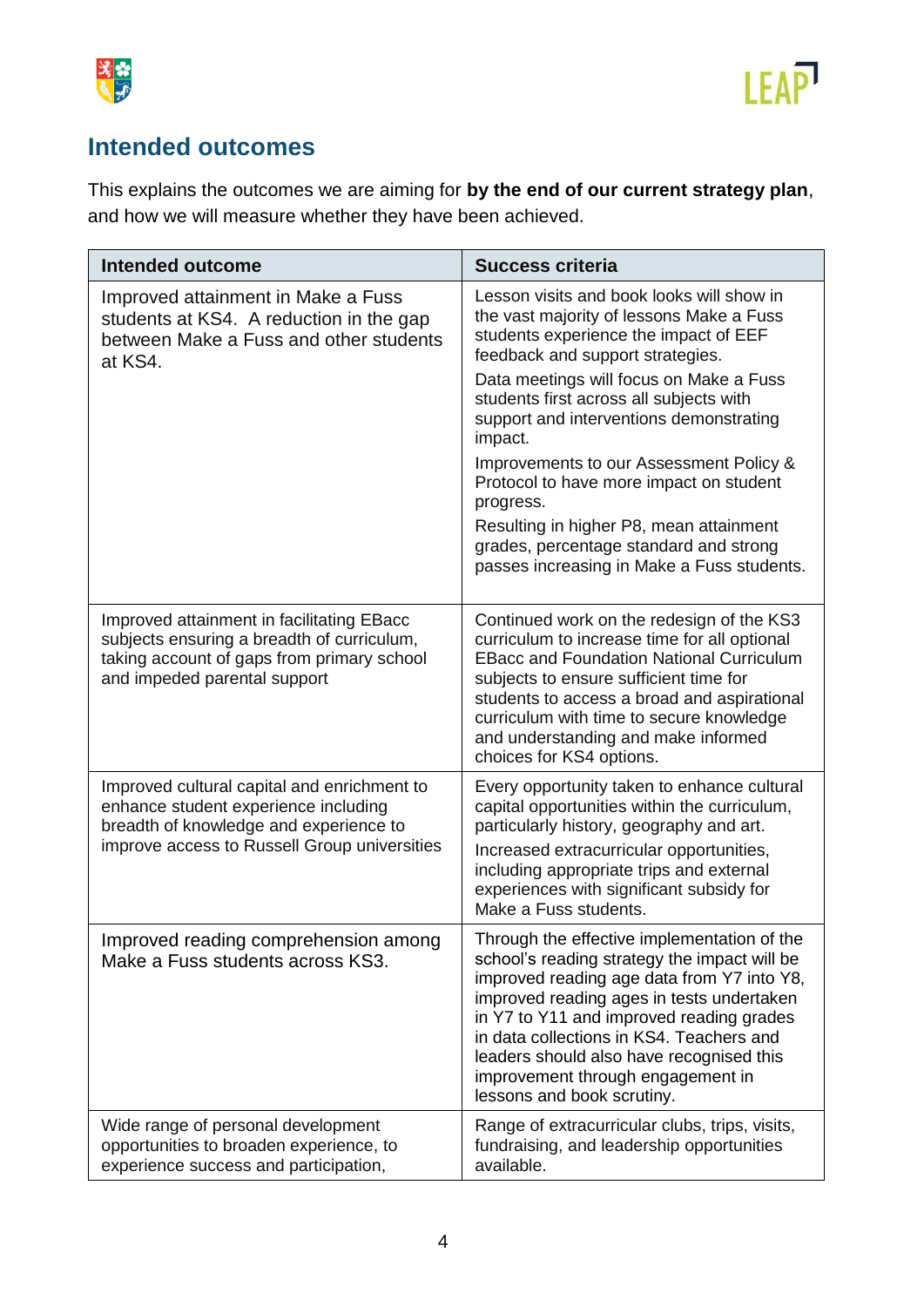



| develop character, and explore a range of<br>areas of potential talent and interest.                                               | Participation in all of the above analysed to<br>ensure at least representative participation<br>by Make a Fuss students as far as possible.                                                                                                                              |
|------------------------------------------------------------------------------------------------------------------------------------|---------------------------------------------------------------------------------------------------------------------------------------------------------------------------------------------------------------------------------------------------------------------------|
| Improved percentage attendance and<br>reduced PA in Make a Fuss students                                                           | Sustained improved and higher attendance<br>from (subject to Covid) and demonstrated<br>by:                                                                                                                                                                               |
|                                                                                                                                    | Reduced gap between Make a Fuss and<br>other students' percentage attendance.                                                                                                                                                                                             |
|                                                                                                                                    | Reduced gap between Make a Fuss and<br>other students contributing to PA.                                                                                                                                                                                                 |
| A reduction in the number and percentage<br>contribution of Make a Fuss students to the<br>C3, suspension and permanent exclusions | Pastoral leaders will have a consistent<br>approach to identifying students who have<br>barriers to good behaviour and address the<br>needs/issues appropriately.                                                                                                         |
| Raising aspirations / careers and progression                                                                                      | Through the prioritised and targeted<br>support, from the careers and aspirations<br>team, the number of NEETs will reduce and<br>the percentage contribution from Make a<br>Fuss students will reduce.                                                                   |
|                                                                                                                                    | The number of Make a Fuss students<br>progressing into sixth form or more<br>aspirational apprenticeships/college courses<br>will increase, and more will progress into<br>higher education/higher level<br>apprenticeships from sixth form will continue<br>to increase. |
|                                                                                                                                    | Attitudes towards education from student<br>and parents' surveys will demonstrate an<br>improved attitude to education and<br>schooling.                                                                                                                                  |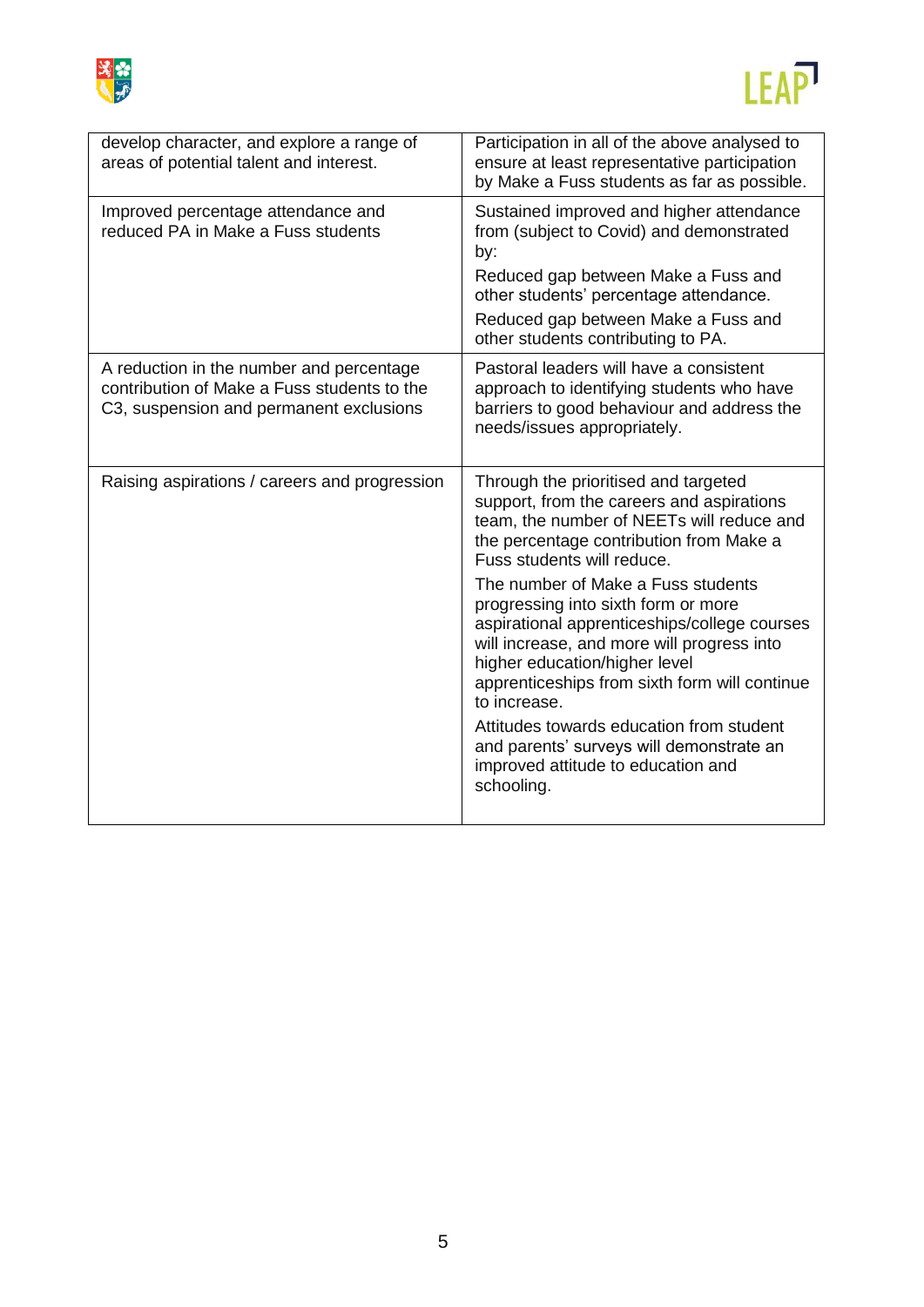



## **Activity in this academic year**

This details how we intend to spend our Make a Fuss premium (and recovery premium funding) **this academic year** to address the challenges listed above.

### **Teaching (for example, CPD, recruitment and retention)**

Budgeted cost: £ *87,537*

| <b>Activity</b>                                                                                                                                                     | <b>Evidence that supports this</b><br>approach                                                | <b>Challenge</b><br>number(s)<br>addressed |
|---------------------------------------------------------------------------------------------------------------------------------------------------------------------|-----------------------------------------------------------------------------------------------|--------------------------------------------|
| Maximised time for<br>Collaborative<br>Planning and practice<br>to continue<br>improvements to QFT<br>using Walkthrus<br>approach to CPD                            | <b>EEF Quality First Teaching</b><br><b>EEF Metacognition</b><br><b>Rosenshine Principles</b> | 1                                          |
| Review and improve<br>feedback to students<br>through an improved<br>whole-school<br>approach, linked to<br>appraisal                                               | <b>EEF Feedback</b><br><b>EEF Performance pay</b>                                             | 1                                          |
| On-going training on<br>various aspects of<br>Teaching & Learning<br>within Thursday<br>briefings                                                                   | <b>EEF Quality First Teaching</b>                                                             | 1                                          |
| On-going training on<br>understanding and<br>meeting needs of<br><b>SEN students</b><br>(includes proportion<br>of Make a Fuss<br>students), linked to<br>appraisal | <b>EEF Quality First Teaching</b>                                                             | 1,2,3,4,5                                  |
| Metacognition and<br>self-regulation<br>approaches used as<br>part of our Walkthrus<br>improvements                                                                 | <b>EEF Mentoring</b><br>EEF Metacognition and self regulation                                 | 1                                          |
| Retention of key<br>humanities staff to<br>continue to improve                                                                                                      | <b>EEF Quality First Teaching</b>                                                             | 1,2                                        |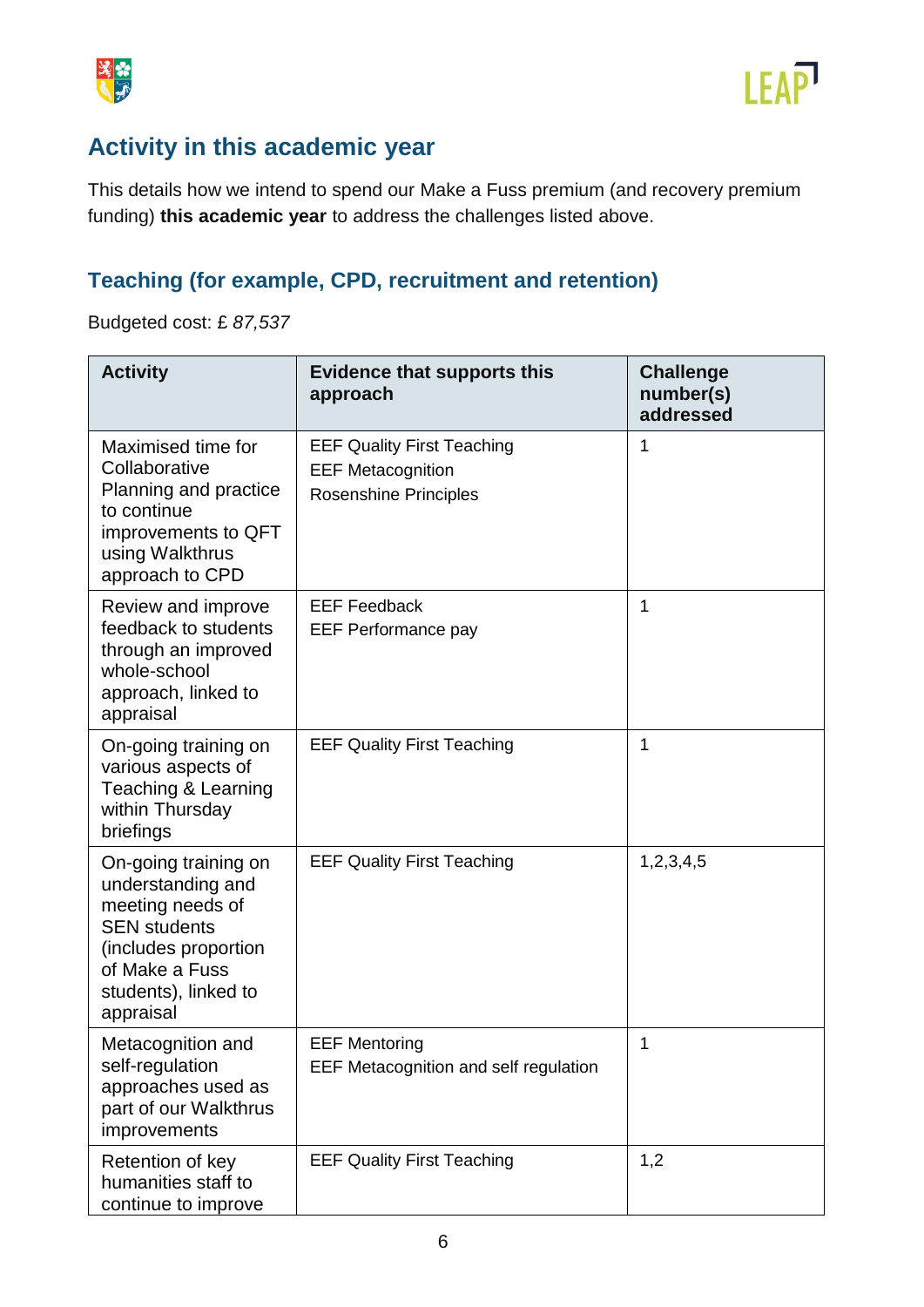



| students interest and<br>experiences                                                                                                                                                                                              |                                                                  |         |
|-----------------------------------------------------------------------------------------------------------------------------------------------------------------------------------------------------------------------------------|------------------------------------------------------------------|---------|
| Use of Make a Fuss<br>First approaches to<br>ensuring Make a Fuss<br>students remain in key<br>focus, including using<br>data to inform planning                                                                                  | EEF                                                              | 1,2,4,5 |
| Review of and<br>improvement to the<br>curriculum from KS3 to<br>KS5 to ensure<br>sequencing and content<br>will meet the needs of<br>all students, inspire<br>students, and enable<br>them to progress at an<br>appropriate pace | <b>EEF Quality First Teaching</b><br><b>EEF Mastery Learning</b> | 1,2,4   |

## **Targeted academic support (for example, tutoring, one-to-one support structured interventions)**

Budgeted cost: £ *89,537*

| <b>Activity</b>                                                                                                                                   | <b>Evidence that supports this</b><br>approach | <b>Challenge</b><br>number(s)<br>addressed |
|---------------------------------------------------------------------------------------------------------------------------------------------------|------------------------------------------------|--------------------------------------------|
| Use of Hegarty Maths<br>to provide a means of<br>individualised<br>instruction.                                                                   | <b>EEF Individualised Instruction</b>          | 1                                          |
| Mentoring of Y11<br>students to address<br>needs & support<br>progress to next<br>steps.                                                          | <b>EEF Mentoring</b>                           | 1,2,4                                      |
| Mentoring of<br>identified students in<br>other year groups by<br>Learning and<br><b>Behaviour Mentor</b><br>and Achieve Support<br>Practitioner. |                                                |                                            |
| Provision of revision<br>guides for core &<br><b>EBacc</b>                                                                                        |                                                |                                            |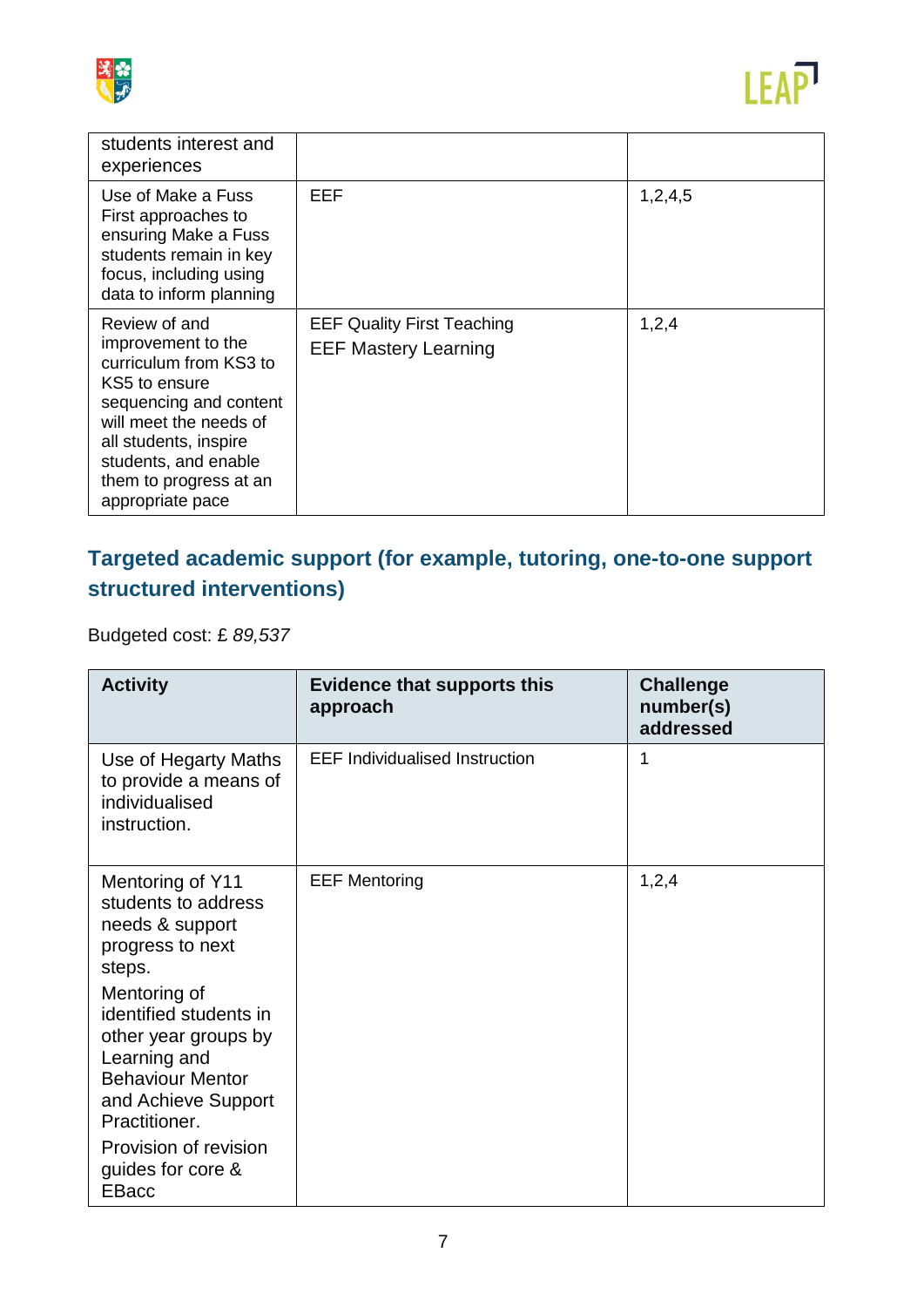



| Peer tutoring from<br>post-16 students for<br>identified students in<br>lower school                                                                                                                     | <b>EEF Peer tutoring</b>                                                   | 1,2,4 |
|----------------------------------------------------------------------------------------------------------------------------------------------------------------------------------------------------------|----------------------------------------------------------------------------|-------|
| Use of additional<br>literacy assessment<br>programme to assess<br>reading                                                                                                                               | <b>EEF Reading Comprehension</b>                                           | 3     |
| Use of<br>phonics/Lexonik to<br>support those with<br>lowest levels of<br>literacy                                                                                                                       | <b>EEF</b> phonics                                                         | 1,3   |
| Use of Accelerated<br>Reader in Y7, quick<br>reads in all year<br>groups in English,<br>and increased subject<br>reading opportunities<br>as part of the whole-<br>school reading<br>strategy            | <b>EEF Reading Comprehension</b><br><b>EEF Oral Language Interventions</b> | 3     |
| <b>Small Group tuition</b><br>for Y11 English and<br><b>Maths in Options</b><br>time, additional maths<br>group in Y11<br>Small group tuition in<br>KS3 for students with<br>different learning<br>needs | <b>EEF Small Group Tuition</b>                                             | 1,2,4 |
| Additional time for<br>EBacc subjects in Y9<br>for students who are<br>behind following<br>Covid lockdowns                                                                                               | <b>EEF Quality First Teaching</b>                                          | 1,4,5 |

## **Wider strategies (for example, related to attendance, behaviour, wellbeing)**

Budgeted cost: £ 151,293

| Evidence that supports this | <b>Challenge</b> |
|-----------------------------|------------------|
| <b>Activity</b>             | number(s)        |
| approach                    | addressed        |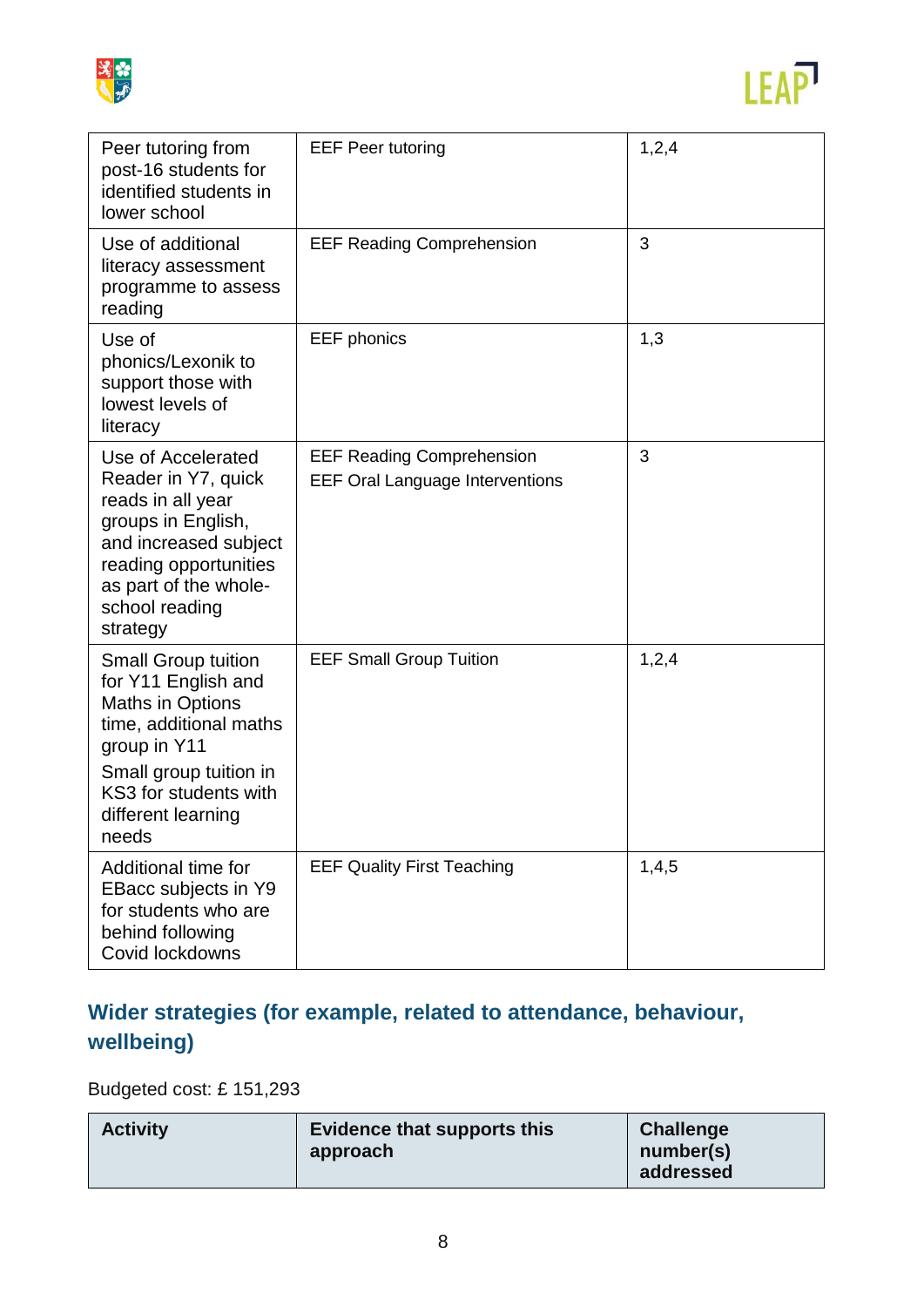



| Employment of an<br>additional member of<br>staff in Welfare and<br>Inclusion Team to<br>work with students<br>with extreme<br>attendance/behaviour<br>needs                                                                                      | EEF one-to-one tuition<br><b>EEF Parental Engagement</b>                                                                  | 2,4   |
|---------------------------------------------------------------------------------------------------------------------------------------------------------------------------------------------------------------------------------------------------|---------------------------------------------------------------------------------------------------------------------------|-------|
| Provision of an SEMH<br>SEN Inclusion base for<br>identified students to<br>provide intense support                                                                                                                                               | <b>EEF Small Group Tuition</b><br><b>EEF Social and Emotional Learning</b><br><b>EEF Teaching Assistant Interventions</b> | 1,2,4 |
| Increased social,<br>emotional and mental<br>health support for<br>students by trained<br>ELSAs and an<br>additional day from<br>school councillor with<br>increased support from<br>With Me In Mind                                              | <b>EEF Social and Emotional Learning</b>                                                                                  | 2,4   |
| Overhaul of the<br><b>Personal Development</b><br>and Form Time<br>programme to ensure<br>needs and challenges<br>faced by students<br>appropriately<br>addressed                                                                                 | <b>EEF Social and Emotional Learning</b>                                                                                  | 2,4,5 |
| Training of<br>#SafeToBeMe Leaders<br>for students to provide<br>peer-to-peer support<br>covering mental health<br>and well-being as well<br>as antibullying                                                                                      | <b>EEF Social and Emotional Learning</b><br><b>EEF Mentoring</b>                                                          | 2,4   |
| Training of more staff<br>on identifying,<br>understanding and<br>supporting students<br>with mental health,<br>social, emotional and<br>behaviour issues using<br>With Me In Mind, as<br>well as internal<br>expertise in Thursday<br>briefings. | <b>EEF Social and Emotional Learning</b>                                                                                  | 2,4   |
| Purchase of Unifrog<br>licence to provide a<br>platform to help<br>address student                                                                                                                                                                | <b>Gatsby Benchmarks</b>                                                                                                  | 5     |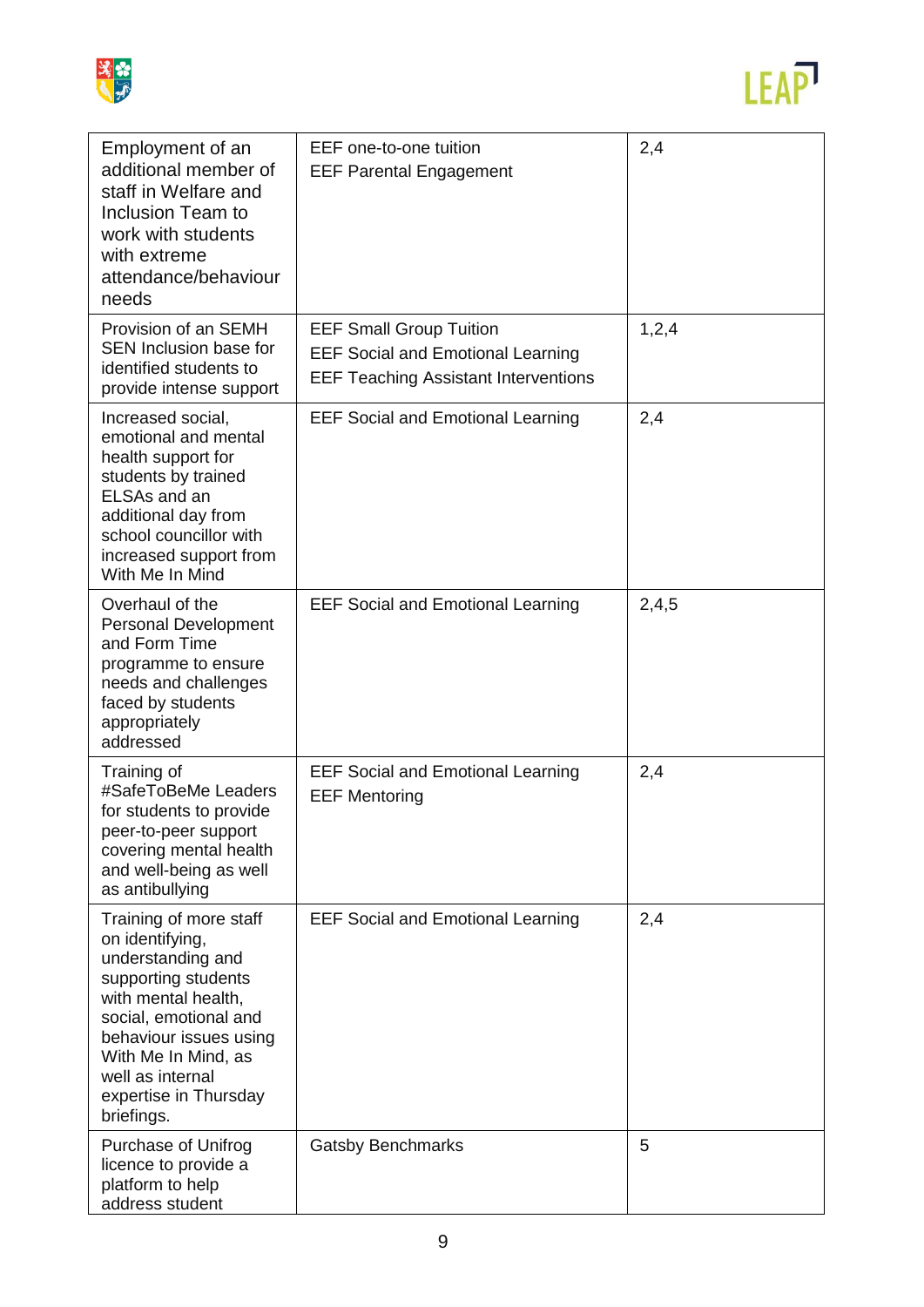



| aspirations, track their<br>progress towards post-<br>16 and beyond, linked<br>to employment of an<br>independent careers<br>advisor<br>Having 2 rather than 1<br>Careers Lead to add<br>capacity |  |
|---------------------------------------------------------------------------------------------------------------------------------------------------------------------------------------------------|--|
| <b>Ensuring family poverty</b><br>is not a barrier to<br>participation, for<br>example: trip<br>contributions, uniform<br>contributions, kit<br>contributions, additional<br>food etc.            |  |

# **Total budgeted cost: £** *328,367*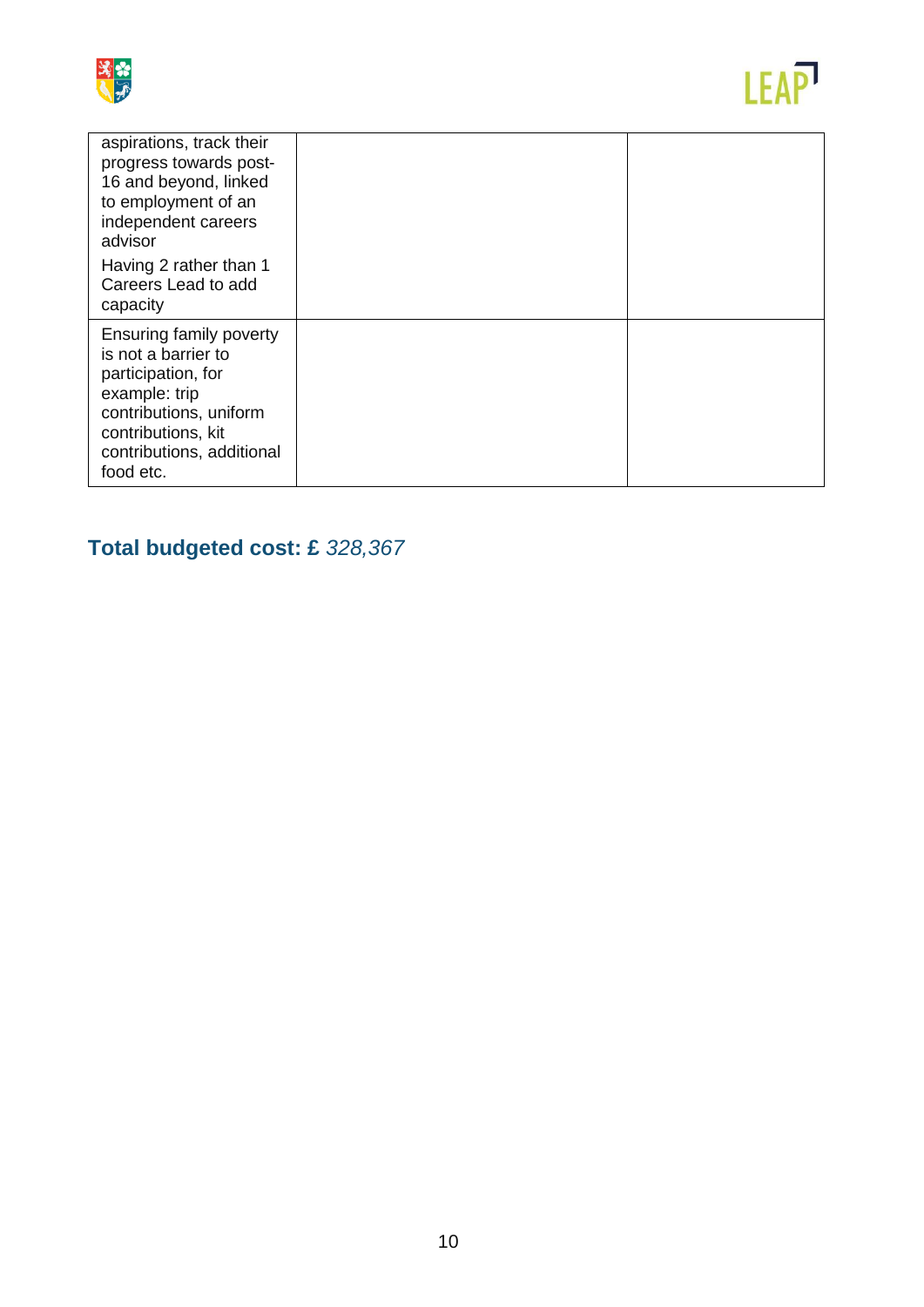



# **Part B: Review of outcomes in the previous academic year**

### **Make a Fuss premium strategy outcomes**

This details the impact that our Make a Fuss premium activity had on students in the 2020 to 2021 academic year.

### **Teaching priorities**

Priority 1 Embed the use of cognitive science into the whole school pedagogical practice.

- Use of CPD/Appraisal system
- Use of strategies from EEF
- Parental revision sessions
- INSET time

Priority 2 Metacognition to be identified as a practice used by staff and learners.

- Use of CPD/Appraisal system
- Use of strategies from EEF INSET tim

### **Curriculum**

In seeking to embed cognitive science approaches into curriculum planning, we have gone further than we initially identified in our priorities.

As part of our redevelopment of the curriculum over 2020-21, we have taken account of the paucity of cultural capital not just of our MaF students but more beyond them. The curriculum now seeks to enrich and broaden student experience even further.

The curriculum is designed and adapted to take account of potential gaps informed by cognitive science. For example, English and maths have gone back to the primary curriculum to ensure the building blocks are in place. Science had re-sequenced the curriculum to ensure it builds absolutely logically. In all our curriculum design, we do not make assumptions about learning – we check and recheck, use retrieval practice, spaced revision etc. In addition, history and geography have worked hard to build curricula that take account of local context both in terms of understanding the bigger picture and in consideration of the knowledge gaps.

Because of the lower literacy levels particularly of MaF students, we retained a discrete Accelerated Reader lesson in Y7 and for the lowest ability Y8 students. Fast reads were also introduced last year so students do more reading than previously.

### Teaching & Learning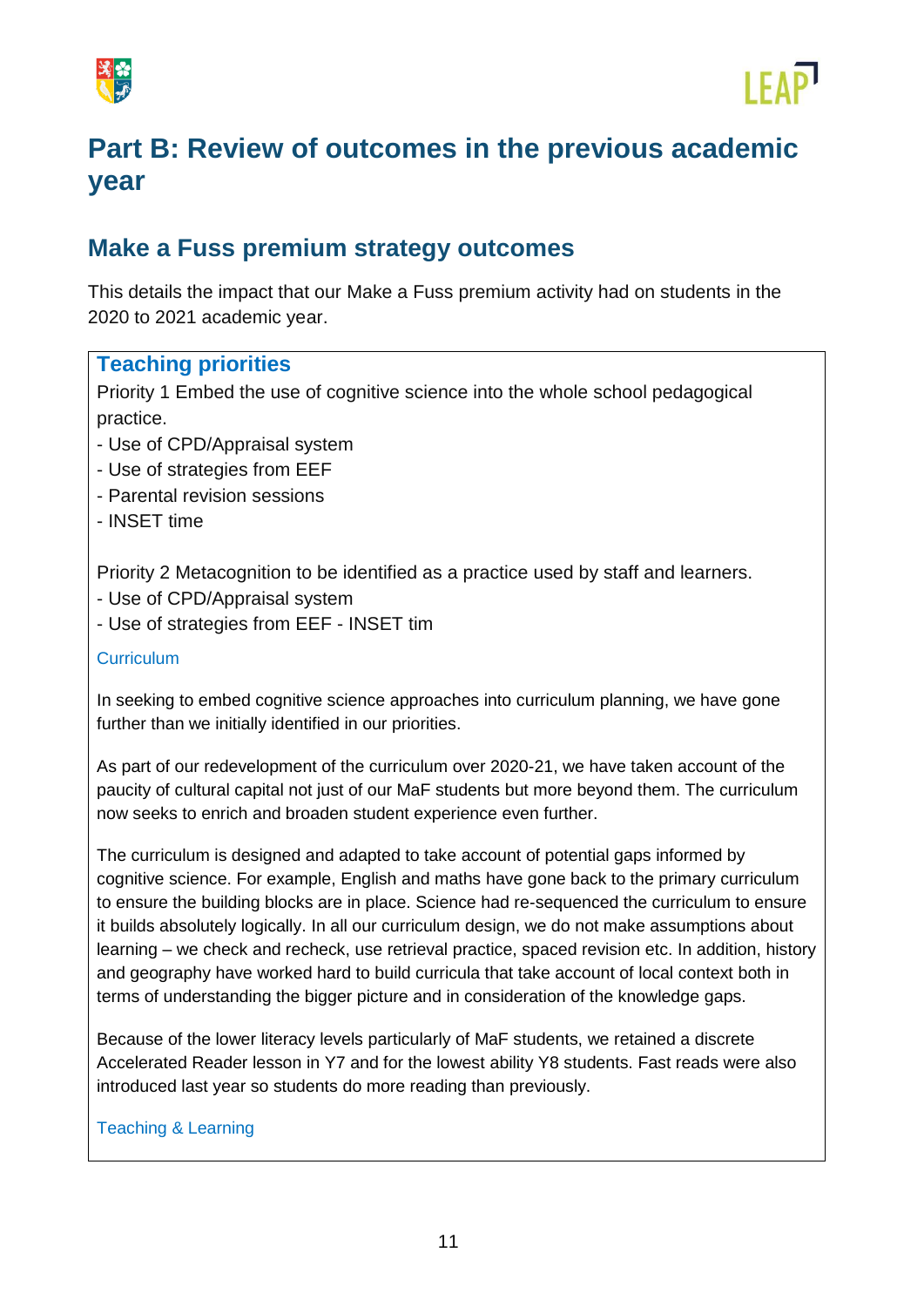



Staff continued to address their approaches to teaching and learning, including during lockdowns, to ensure we take account of student needs, gaps, and security in their learning. This was all based on the educational research approaches.

In addition, we took a range of approaches to try to mitigate the impact of Covid and lockdown on our MaF students:

- Ensuring students had laptops/internet access
- Contact with an IT technician if there were any issues
- Regular contact with form tutors/teachers through phone calls on top of Teams opportunities to encourage and support
- Visits home when we had been unable to contact through the phone
- Support from Engage Support Assistants if there were SEN
- A mixture of live/pre-recorded/off-line learning opportunities
- For those with other needs or vulnerabilities a place in school

### **Targeted academic support**

Priority 1 Literacy interventions across KS3 for low attaining disadvantaged pupils.

- Year 7 catch up
- Use of Key Engage staff for targeted support

Priority 2 Use of resources to support independent learning outside of the classroom for students.

- GCSE POD
- Hegarty Maths
- Show My Homework

### Literacy Interventions

- Accelerated Reader became an additional lesson for all Y7 and allowed for bespoke approaches according to level of reading of students. Y8 also had this lesson as there was much reading catch-up to do.
- Fast reads were introduced for all year groups to provide more opportunities for reading in English.
- Lexonik and Lexonik LEAP were delivered to identified Y7 students by Engage staff to tackle deeper reading issues.

### Resources for Independent Learning

We continued with GCSE Pod through the year, although reviewing it has led to stopping it in 21-22 as it has been overtaken in its usefulness by other Apps.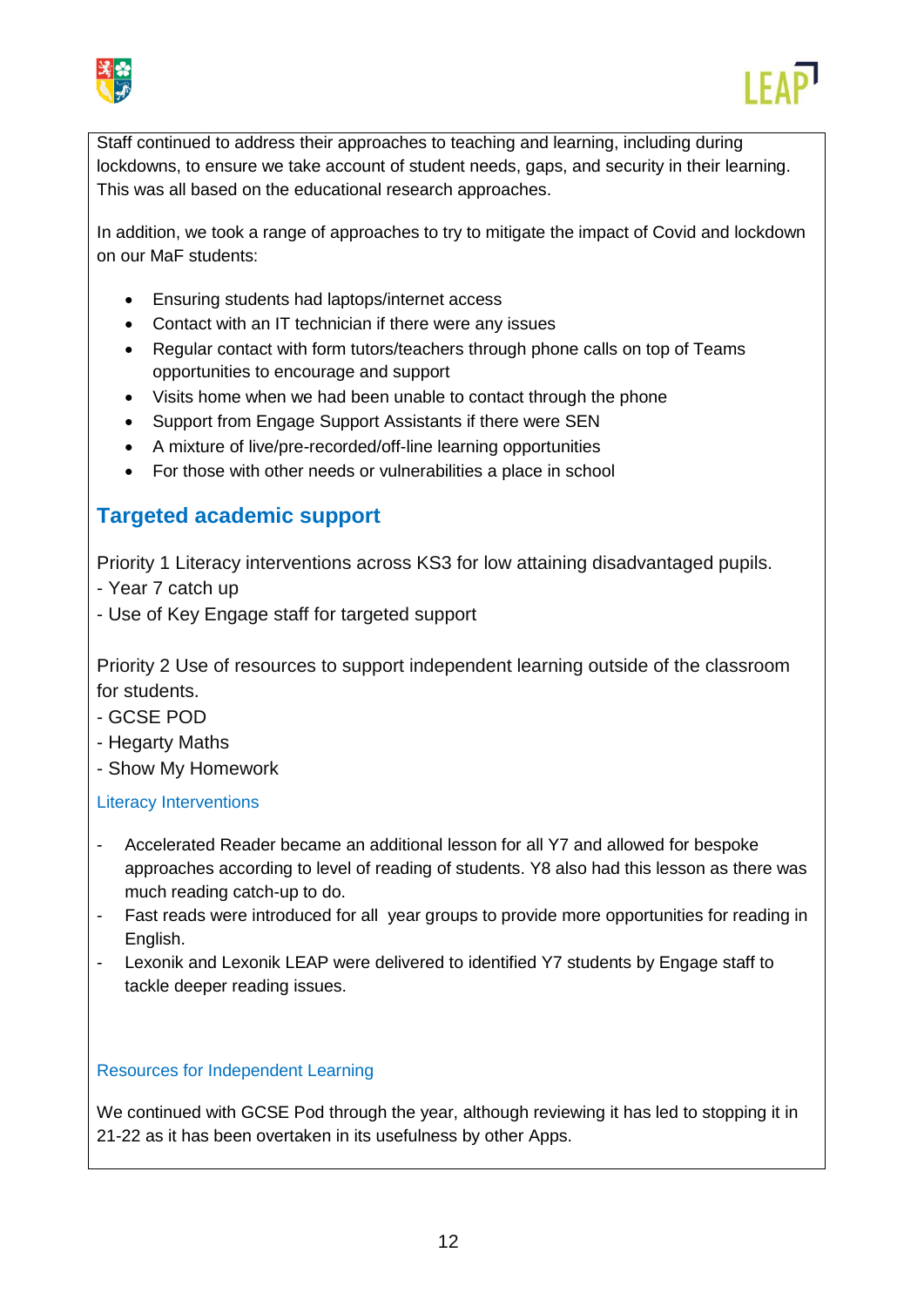



Hegarty Maths was a cornerstone of maths during Lockdown and is routinely used to support independent learning in maths.

Show My Homework was replaced through wider use of Microsoft Teams – home learning set through that but also files/pre-recorded lessons etc were also shared through Teams.

Seneca and Oak National were also used.

### Targeted Academic Support Y11

Due to the second lockdown for schools disproportionately affecting MAF students, we also extended our academic support for them in Y11.

- appointment of additional English & maths teachers so some students could give up their fourth option to concentrate on core subjects,
- period 6 revision sessions.
- additional revision sessions in form times.
- purchase of revision materials for MaF students.

All of this work directly addressed the need for frequent checking of learning, retrieval, and reteaching. Disadvantaged students were prioritised in all of these interventions.

From all our logging of students' work during lockdowns, we know that our Make a Fuss students have been disproportionately affected by the pandemic and gaps in learning as a result of COVID 19 contributing to widening this learning deficit, hence the actions above under Curriculum, Teaching & Learning.

### Wider Strategies

#### *Attendance*

Our Make a Fuss students have historically had lower percentage attendance than other students. In addition to the previous appointment of an Outreach worker to the Welfare and Inclusions Team, we also appointed an additional temporary attendance officer so after lockdown we could work hard to get students back into school.

In the academic year 2019/2020 the percentage attendance for other students was 93.34% and Make a Fuss 85.88% with a gap of 7.46%. This gap in 2020/2021 reduced to 5.87% and Make a Fuss student attendance staying consistent at 84.43%. This was significant given the challenges that COVID 19 pandemic and lockdowns have had on students.

### *Behaviour & Attitudes*

It is hard to make direct comparisons of behaviour data between 2019-20 and 2020-21 due to lockdowns. However, there appears to have been a reduction in PP students going into the Integrated Learning Zone.